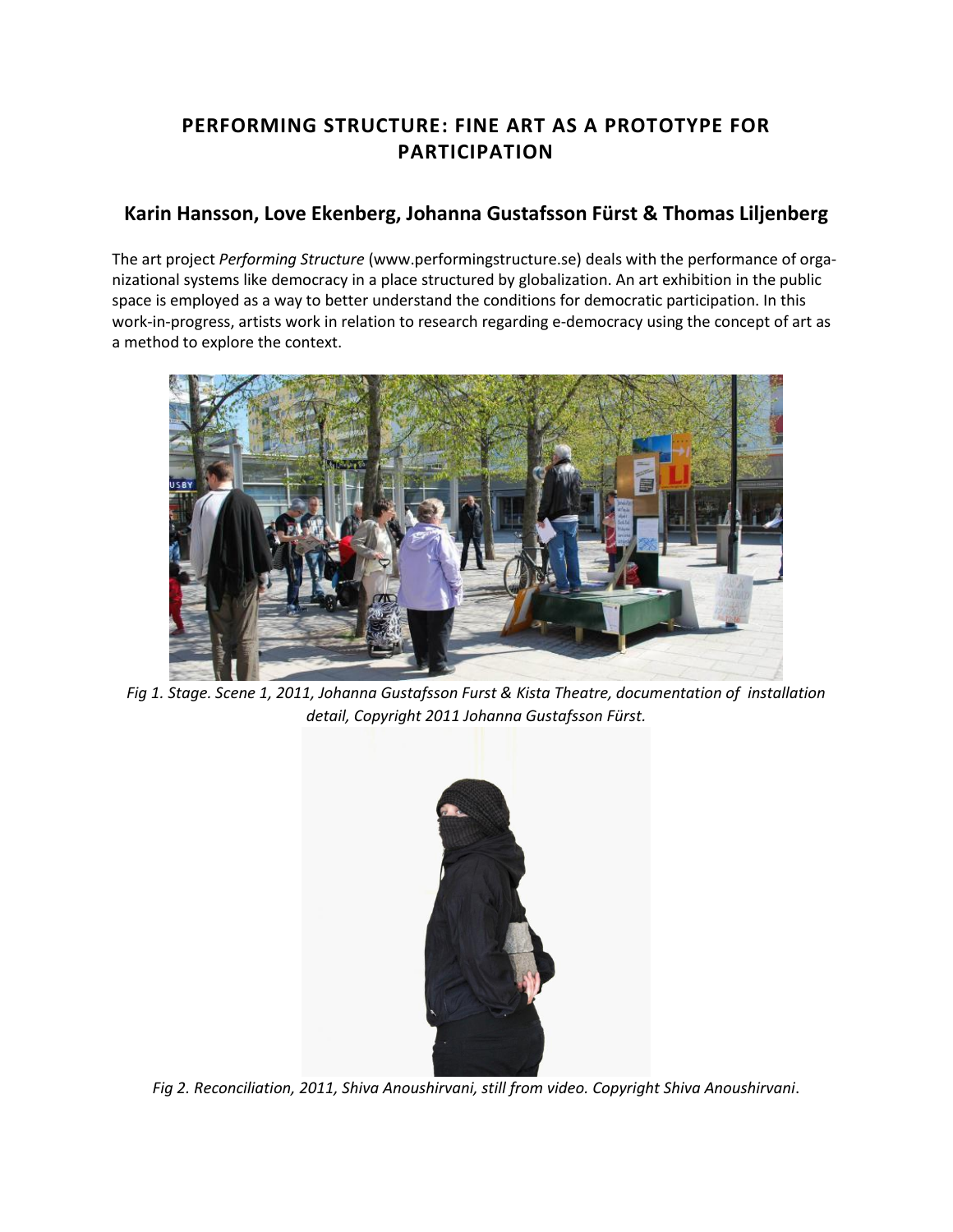

*Fig 3. Mapping Falun, 2007, Åsa Andersson Broms, documentation of process, Copyright Per Eriksson*

#### 1. Introduction

In a recent overview of the research on e-participation, Macintosh, Coleman and Schneeberger [1] show that a more informed discussion regarding the importance of form and structure in democracy is needed in the technological development in the field. As, e.g., Sæbø, Rose, and Skiftenesflak [2] point out; current research on e-participation lacks innovation in the sense that most software is adaptations of existing technologies. Furthermore, the Internet is treated as a distinct artifact and technological solutions are mostly taken for granted. These approaches have seldom been successful regarding broad and representative citizen involvement, and in particular not in more socially complex areas. Moreover, Dahlberg [3] notes that a belief in the ability of technology to shape a neutral place for deliberative discussions is omnipresent in the discourse on Internet and democracy.

We are skeptical against a technology strongly influenced by a liberal notion of democracy as an egalitarian sphere for reasoning, rather than, e.g., a Foucauldian notion of hegemonic discourse shaped by power relations. The question then arises whether there are other complementary approaches to the field. Our approach is more along the line with Nowotny, Scott, and Gibbons [4] suggesting that socially embedded research could give way to more robust forms of knowledge production.

Therefore, we have recently started an art and research project exploring how an unconditional conversation about the common and socially shared space can take place in practice. In contrast to a technology driven approach, the argument is that art projects can be used as forms for both investigating and creating multimodal mediated participation. Furthermore, thematic art projects can be used as a way of prototyping for participatory democracy. Artists' actions, installations and role-playing create a direct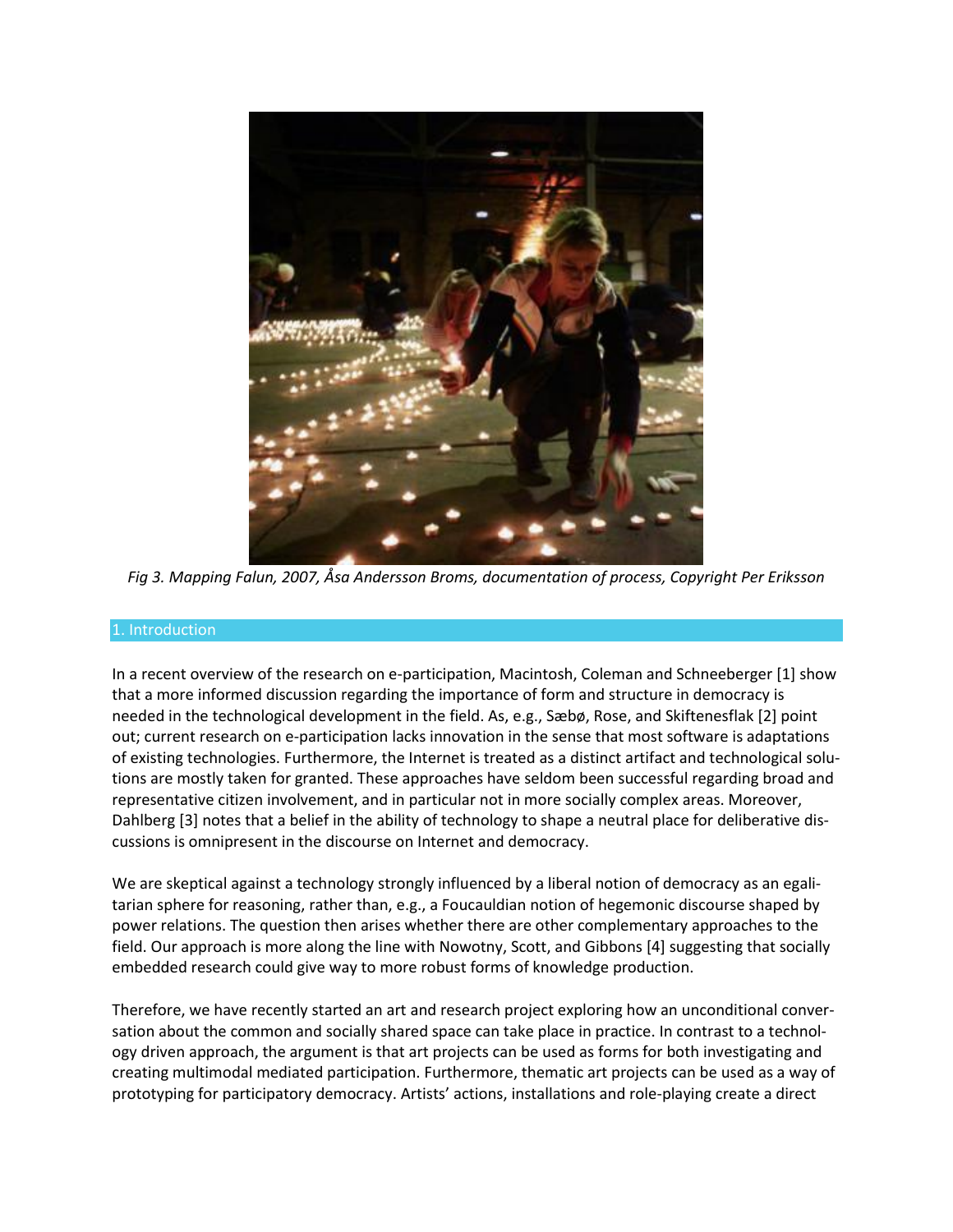confrontation and interaction with a specific place and its inhabitants to explore the dynamic relationships that constitute its context. The notion of art creates a certain focus and expectation of seeing something beyond the everyday perception. We would like to see art as what Metzger [5] calls a "democratic technology" – an informal context that provides an unconditional opportunity to try different positions and opinions.

Since the participatory turn in the 1960's, art that more directly includes the audience in the performance or the process has been thoroughly investigated. [6-7] Today, participation as an aesthetic component is common in the nomadic context of contemporary art. However, we think that too often, the critical potential in participatory art is reduced to symbolic gestures. We want to overcome this by situating a participatory art project in a local context and connect it with research on e-democracy, and thereby create a possibility for the art project to inform the research and vice versa. The conceptual starting point for Performing Structure is the recognition of the need to examine the norms and beliefs forming the basis of the structures and communication patterns that current technologies co-create. We are interested in the "doing" of democracy within science, and what the bases for democracy looks like. The focus is on the daily conversations in small and large groups and the mechanisms that shape these conversations.

#### 2. The concepts of art as techniques

In participatory design, a multitude of art genres are used as a way of involving users in the process, such as probes, scenarios and role-playing. Here we won't emphasize any particular artistic genre; instead we use different concepts of art as a way of exploring the conditions for a participatory democracy grounded in a particular context. Ourtechniques for exploring different perspectives on e-democracy include:

- 1. Subjectivity to compare the site with other global nodes through artists' personal experiences.
- 2. Conflict to emphasize diversity and conflict rather then consensus.
- 3. Pain to use the artwork as a memory-work, a technique for understanding underlying conflicts and detecting norms and behaviors.

## 2.1 A SUBJECTIVE COMPARISON BETWEEN KISTA-RINKEBY AND OTHER GLOBAL NODES IN PROCESSES OF RESTRUCTURING

The notion of subjectivity is strong in the avant-garde concept of art. We can reach a contextual understanding beyond statistic generalizations by departing from the individual artist's subjective understanding of a certain situation. We situate the art project at Kista-Rinkeby, which is the home location for the e-democracy researchers. This is one of Stockholm's more expansive suburbs, and a central location for global companies primarily in the information industry, and both Stockholm University and the Royal Institute of Technology in Stockholm have chosen to place parts of their operations here. It is also home for programs, such as the government‐funded Spider (The Swedish Program for ICT in Developing Regions) which, among other things "exports" e‐democracy to developing countries. Kista-Rinkeby is characterized by extreme local segregation, and those living there are not generally the same ones working there. The unemployment rate among the local residents is high as well as the proportion of immigrants. The place illustrates the new divisions created by globalization, where diverse socio-economic worlds become wrapped up in each other and where the state's ability to balance differences has declined.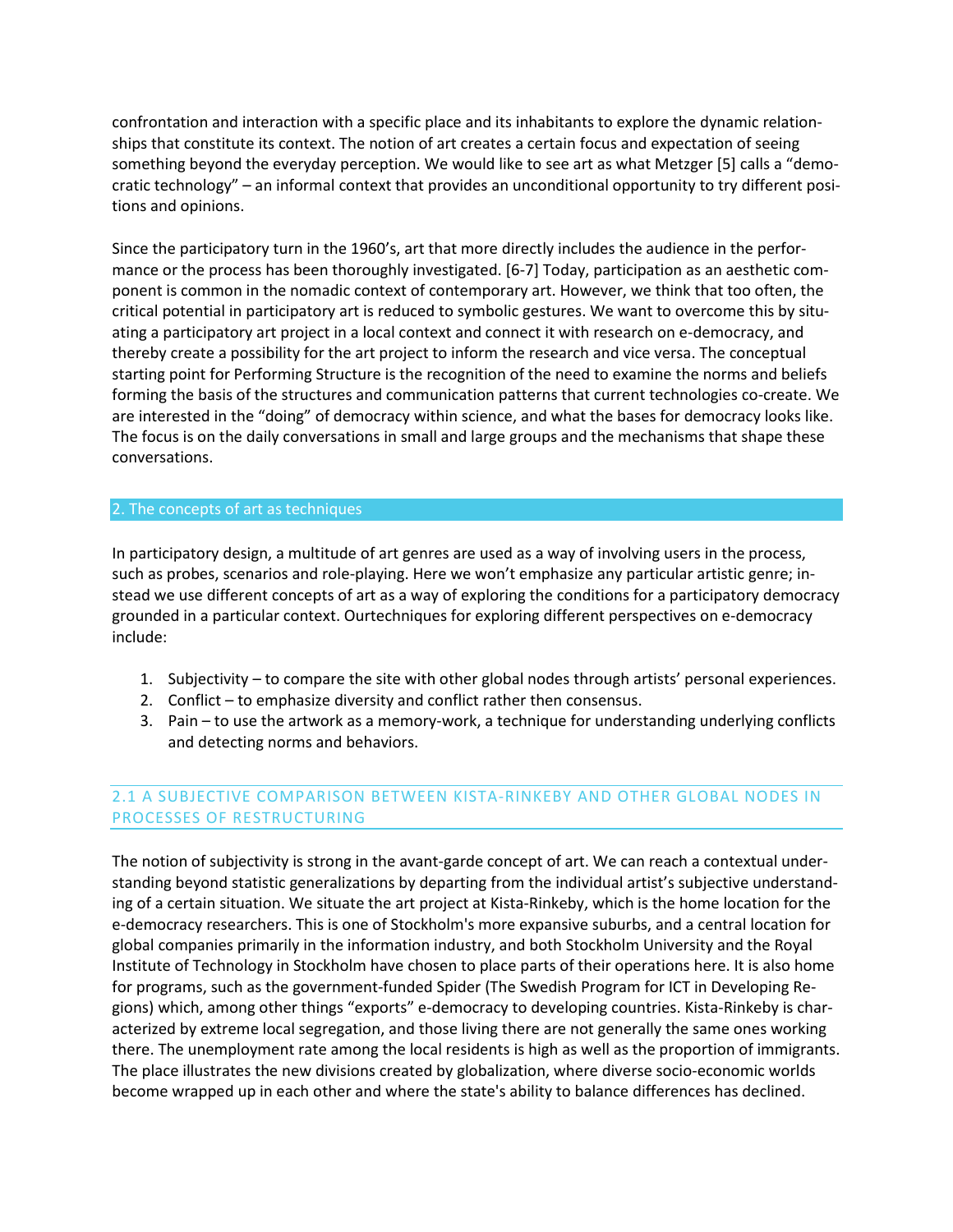Here, technology has not decreased but increased disparities as the importance of social and cultural capital has increased in the networked economy in general. The latter is not unique to Kista–Rinkeby and in order to compare the site with other global nodes through artists' personal experiences, we invite artist from different peripheral nodes heavily restructured by the global system. One participating group is The Khoj International Artists' Association in Delhi, an arts organization where artists work in dialogue with the space at the intersection between art, society and urban development. The Moldavian artist Stefan Rusu uses art as a way to talk about social and political phenomena. He is also the leader of KSAK Center for Contemporary Art in Chisinau, Moldova, and has developed art projects throughout Europe, the Middle East and Asia, focusing on processes and changes in post-socialist societies. The Lithuanian artists Nomeda & Gedimina Urbonas also explore post-Soviet notions of changing national identity, and the conflicts and contradictions caused by the new economic and political conditions. They started JUTEMPUS interdisciplinary program for art in Vilnius, and VOICE, an online publication on media culture. In Kista-Rinkeby these artists will work in close relation to local Swedish artists and local organizations.

## 2.2 CONFLICT AND DIVERSITY AS A TOOL

Unsurprisingly, and as various social media has demonstrated, communication technology, is not necessarily alienating. It can instead support previously fragmented groups to keep together and provide the means for new communities with a shared interest to form and interact. Technically, it seams to be easier to lump together similarities rather than differences, and to design services that offer us new products and friends based on our previous choices. The technology thus niches us, shatters us, and makes the common areas of understanding lesser and easier to avoid. It is difficult to get along with "the other." But in order to develop an understanding of the common it is not enough to talk only to people who think and act like us. A technique that is not based on combining equals but different varieties appears here as a discursive democratic utopia. In the choice of artists, we have therefore tried to see beyond our own aesthetic practices while creating a heterogeneous group of artists. By bringing together artists with different experiences and modes of expression, we are promoting a situation of conflict where the individual artists' subject positions are questioned.

Conflict is also a recurrent theme in art, where the individual artist is supposed to be in conflict with the collective system. An avant-garde artist breaks with the norms and differentiates himself from ordinary men and previous art. Standard in these settings is that an artist's role is created through a differentiation process, where an outsider is opposed to the norm; Avant-garde in contrast to the conventional; painting in contrast to performance, and so on. We take another direction in this project and depart from our different perspectives; deconstructing the norms that create a difference while looking for a common denominator. To avoid locking into just one perspective, ten invited artists and artists groups approach the subject from a multitude of angels such as community art, urban installation art and activist art. The artists are using locative and interactive media, as well as more traditional artistic techniques. The particular art genre is not important here; a common denominator is that the artists work with situation-specific emancipatory art projects that in various ways relate to the physical and mediated public sphere. Therefore, we do not emphasize a particular artistic method, but rather the *actual meeting* between the artists and the procedures for dealing with differences. Using the thematic exhibition as a framework, different artistic perspectives create a triangulation of methods where a more diverse and complex picture of the situation can emerge.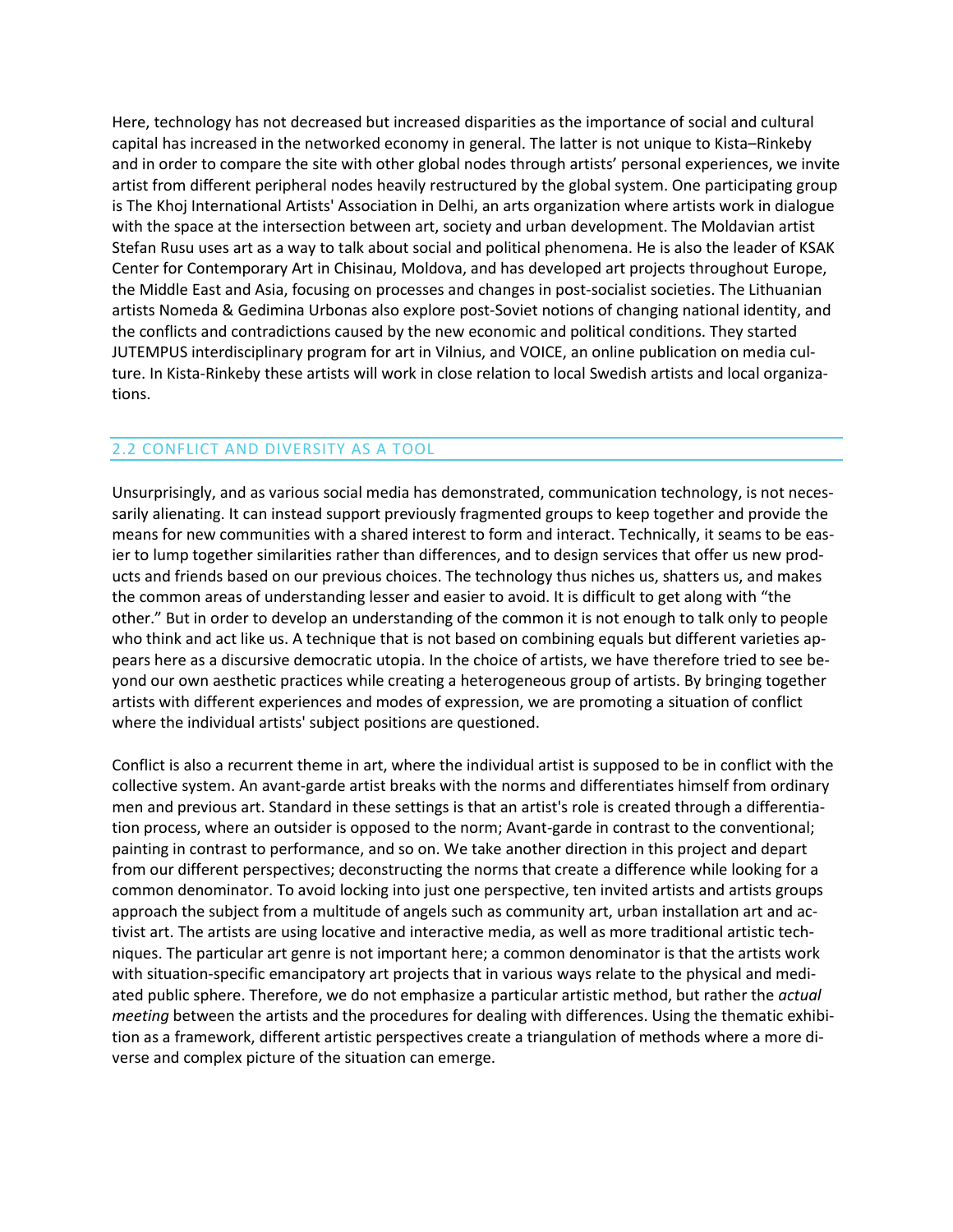## 2.3 THE COLLABORATIVE DEVELOPMENT OF THE EXHIBITION AS A MEMORY-WORK

Through the joint development of a theme, the group exhibition works as a special form of knowledge building. This has similarities with Frigga Haug and others' method of *memory-work*, [7] i.e., a qualitative method that uses the memories of a group of researchers to investigate norms and social structures. This use of personal experience as a tool for academic analysis is based on Husserl's systematic attempt to examine the subjective unconscious where he argues that we can reach a general understanding of a phenomenon by understanding the individual's experiences. [8] The idea behind the memory-work method is that memories often derive from situations where we have experienced a taboo or a cultural constraint that caused a conflict. But to get to the underlying experience that caused the memory, one must see through cultural norms and behavioral patterns. The memory-work method is specifically intended to reach to the underlying experience. To achieve this, one begins by describing the individual's own conscious memories. The collective analysis of each memory is then intended to identify the underlying conflicts and to detect the cultural norms and behaviors involved, i.e., the very reason for why the memory has become a memory.

In the project, we consider the similarities between the memory work approach and the thematic group exhibition and develop our own method of collective knowledge production. Within the framework of the arts organization *Association for Temporary Art [a: t]* Åsa Andersson Broms , Nils Claesson and Karin Hansson previously carried out a series of thematic art projects and exhibitions related to the information society and the changing conditions for democracy: *Best before - on the Information Society*, Tensta Konsthall (1999), *The Art of Organizing*, Gallery Enkehuset (2000), *Money - a commentary on the new economy and Public Opinion* at the Kulturhuset in Stockholm (2001, 2002). Central for the work is the collaboration between the artists and the ambition to create something beyond the multiplication of the single parts. This way of working with a thematic art exhibition has many similarities with the qualitative research method of memory-work. The artist most often departs from his or her subjective experience of the chosen theme and focuses on the elements that he/she thinks are interesting. What is interesting most often means some form of unresolved conflict that chafe at the individual or societal level. The motivation for making art is to a great extent about the need to express a subjective experience/interest on a structural level where others can read it. The collective process in a group exhibition, where artists share their ideas and reflections with each other, works at its best as a collective memory-work where the discussion of ideas creates an understanding of underlying conflicts and detects the inclusion of norms and behaviors; the very reason that the art has become an art work.

The planed exhibition is developed in the group of artist trough a collective memory-work.

#### 3. Artists and art projects in process

Most important in the project is the invited artists personal engagement in the theme and interest in a joint development of the underlying ideas. To reach beyond symbolic gestures of community the privileges of the artist as well as researcher are examined and questioned.

To mention some of the ongoing and planed art works within the project: A project that already takes place in the Kista-Rinkeby area is Thomas Liljenbergs' *Kista Art City*, where a joint art project creates a starting point for a wider discussion about community participation and notions of belonging among the citizens of Kista. Shiva Anoushirvani's work takes place at the intersection between art, activism and performance. As part of the artist group RAR: Rapid Art Response she develops the project *Dear Citizen*in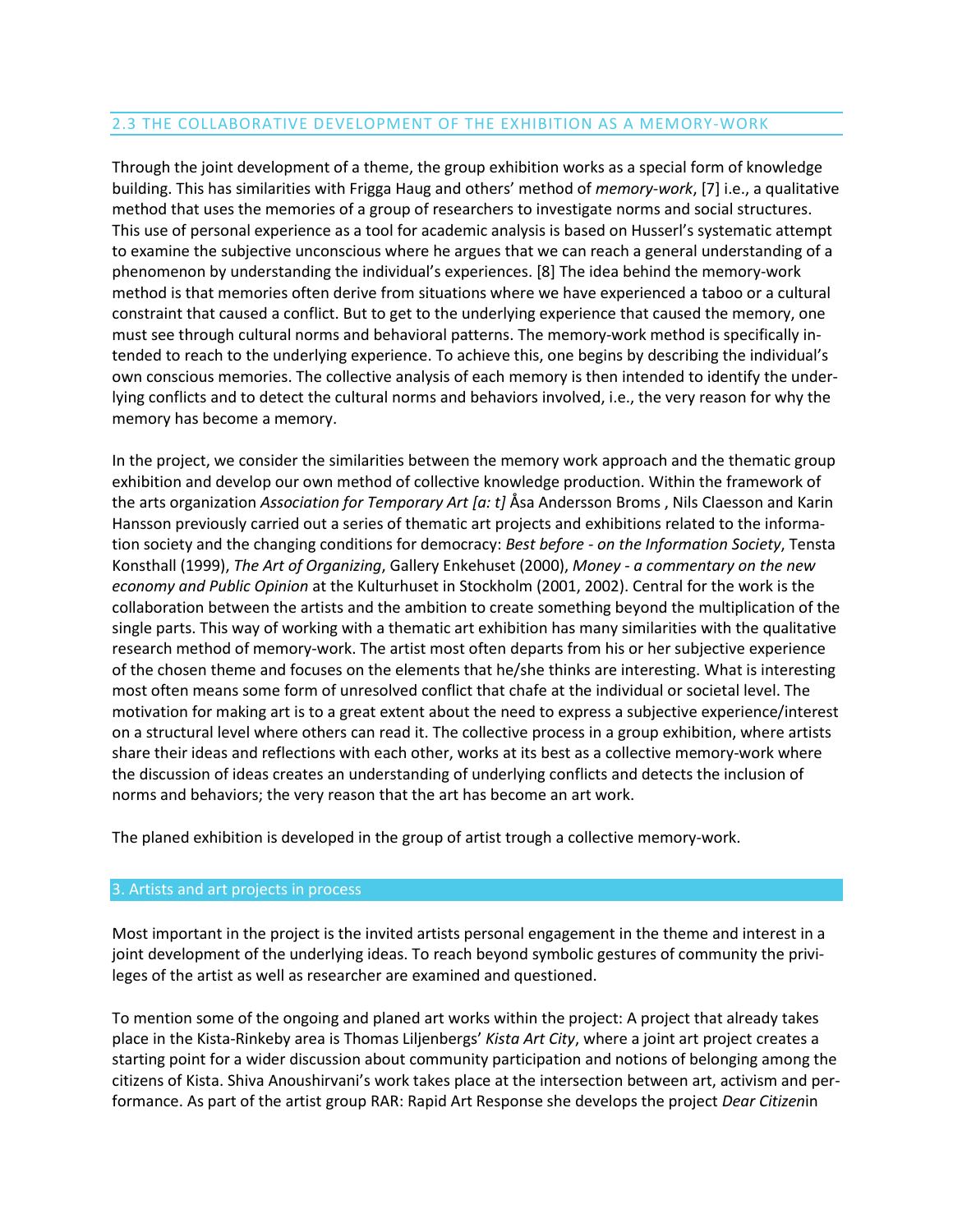collaboration with Husby Arthall. Here acts of democracy are taught through performance and role-playing.

One aspect of the theme is how technology can (or cannot) demonstrate and change social structures, and thus operate in an emancipatory direction and to broaden democratic participation. The artist Johanna Gustafsson Fürst, together with Kista Theatre explores communication technology applications related to a specific location. In the project *I'm Your Body* they use mobile GPS technology to create a parallel public place within Kista-Rinkeby.

Mass-distributed collaborative processes such as crowd-sourcing and open source are also an aspect of the technology that is interesting from a democratic participatory perspective. This is the field of Karin Hansson's work, *Actory*, a collaborative groupware based on the sociology of the art world, developed together with students at the Royal Institute of Art in Stockholm and researchers at Stockholm University.

#### 4. Art as Prototypes for Participation

To conclude, this project contributes to the discussion about artistic research by showing how situationspecific art can be viewed as a qualitative method for highlighting and exploring discursive practices. Through a triangulation of different artistic perspectives the themed and collectively generated art exhibition creates a diverse and complex picture of notions such as participation and democracy. The artistic work is an iterative process where concrete images, scenarios and situations create a direct communication with the site. We want to see the project as a construction of prototypes for alternative societies as well as a laboratory for participation. Following a rich tradition of participatory art, we empasize the artists' capacity to listen, interact and respond. Art is not something that comes in from above or outside. Instead it should be grounded in the activities at the site, creating meaning beyond the context of contemporary art.

An important practical input into the project, is achieved through the activities undertaken by local organizations such as Kista Residential College for Adult Education, Husby Association for Arts & Crafts, Husby Yard and Rinkeby People's House. The artists within the project are working in direct relation to existing activities. During the spring and summer of 2012, a number of art projects will be carried out in the public and semi-public space in Kista-Rinkeby.